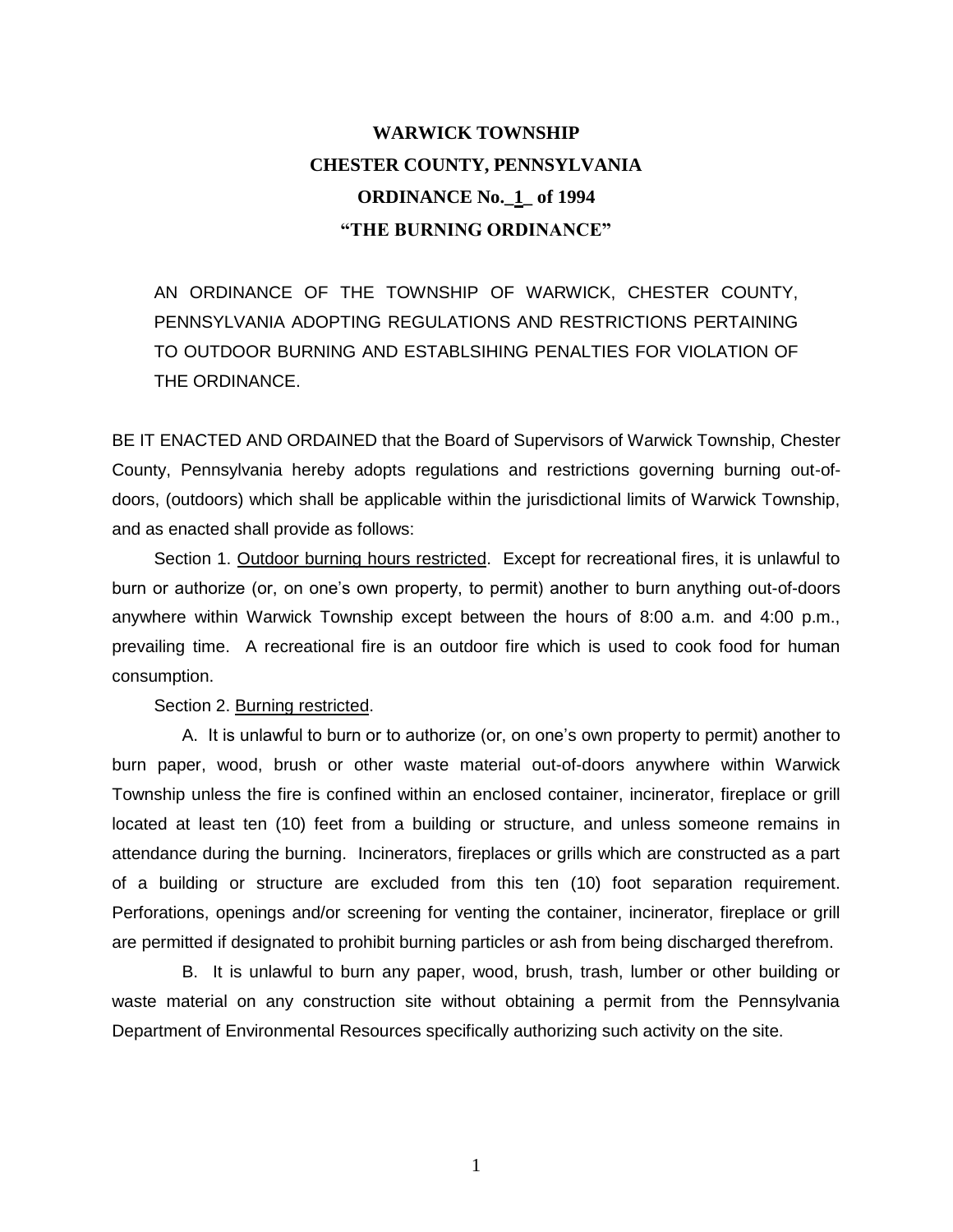C. It is unlawful to burn any tires, plastics, or like material which could produce noxious fumes.

Section 3. Conditions and requirements. It is unlawful to burn or to authorize (or on one's own property, to permit) another to burn paper, wood brush or other waste material out-of-doors anywhere within Warwick Township unless the fire is contained within an enclosure meeting the requirements of Section 2, or if an open fire, meeting the following requirements:

- A. The closest point of the fire must be at least fifteen feet from a building or structure; and
- B. There exists a cleared area free of trees, shrubs and other combustible materials of at least fifteen (15) feet around the perimeter of the burn area; and
- C. A responsible individual is in attendance at all times during the burn; and
- D. In large areas, such as fields or woods, in addition to the requirements of subsection A through C of this section, adequate additional manpower and equipment is available to prevent the spread of fire outside the burn area.

Section 4. Restrictions of leaf burning. It is unlawful to burn or to authorize (or, on one's own property, to permit) another to burn leaves out-of-doors anywhere within Warwick Township except during the months of April and November, and then only if the fire is confined within an enclosure meeting the requirements of Section 2.A., or if an open fire, meeting the requirements of Section 3.A, B, C, and D.

Section 5. Proximity to roads and utility equipment. It is unlawful to burn or to authorize (or, on one's own property, to permit) another to burn leaves, paper, wood, brush or other waste material, or to light any fire upon or within five (5) feet of a public road or curb, whether state or township owned, or to light any fire within five (5) feet of a utility pole or utility equipment.

Section 6. Permission of property owner required. It is unlawful to kindle a fire upon the land of another without permission of the owner thereof, which permission, except in the case of a family member or employee of such land owner, shall be in writing and signed and dated by the property owner.

Section 7. Ban on fires during drought. It is unlawful to light or to authorize (or, on one's own property, to permit) another to light or attempt to light any outdoor fire when a ban on such fires has been publicly announced by the Warwick Township Board of Supervisors or their authorized representative during the period of a drought. Such announcement may be by oral notification during a public meeting of the Board of Supervisors or in writing, published in a newspaper of general circulation within Warwick Township, or in any other manner which fairly communicates such notice to Township property owners.